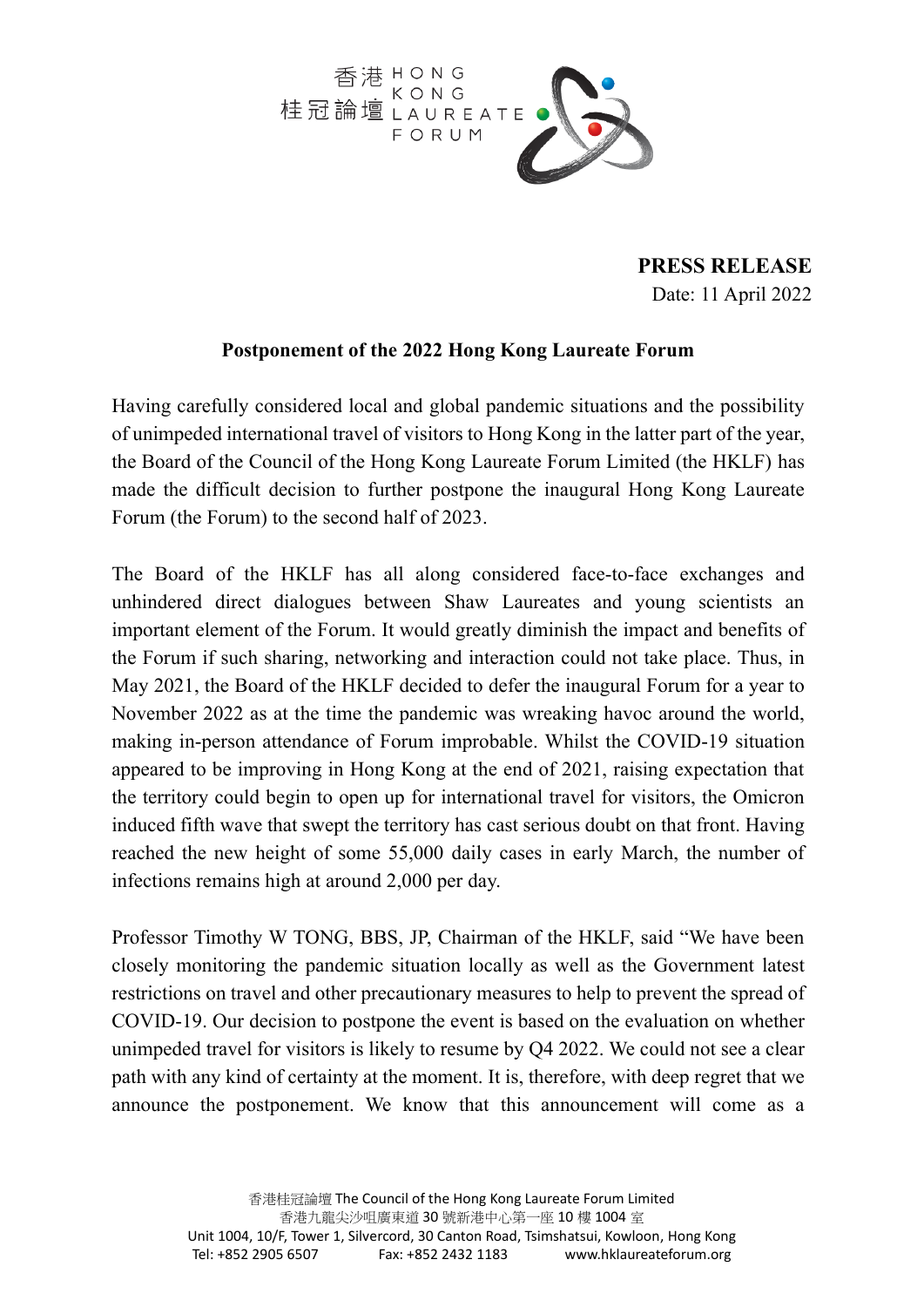disappointment, not only to our Shaw Laureates and young scientists who are geared up to join the Forum this year, but also our academic partners and the scientific community who are looking forward to such an international academic-exchange event."

Since our Shaw Laureates and other world-renowned scientists have a lot of commitments, it is imperative to provide sufficient notice to all parties concerned, including the young scientists, to facilitate the rescheduling of their plans for 2022.

## **What's next**

The Secretariat of the HKLF will contact all stakeholders including Shaw Laureates and young scientists as well as our local and non-local academic partners individually on the deferment. Upon setting the schedule of the Forum next year, we will make an announcement.

Meanwhile, to keep the momentum of the Forum, the Secretariat has started devising new programmes as well as planning a series of online events to further strengthen the promotion of science in the community. More science-related videos and new online games will be launched to arouse and enhance public interest in science and technology in a lively and unconventional manner. The hybrid event gathering both renowned local and international female scientists and researchers, "Wonder Women in Science – Inspiring and Empowering the Next Generation", will also be relaunched in tandem with the lifting of the COVID-19 related measures. Details of the new arrangements will be announced on the HKLF website and social media platforms in due course. We are looking forward to getting "TOGETHER", in-person or online, again soon.

For media enquiries, please contact: Michelle Li Tel: (852) 2905 6504 Email: michelleli@hklaureateforum.org